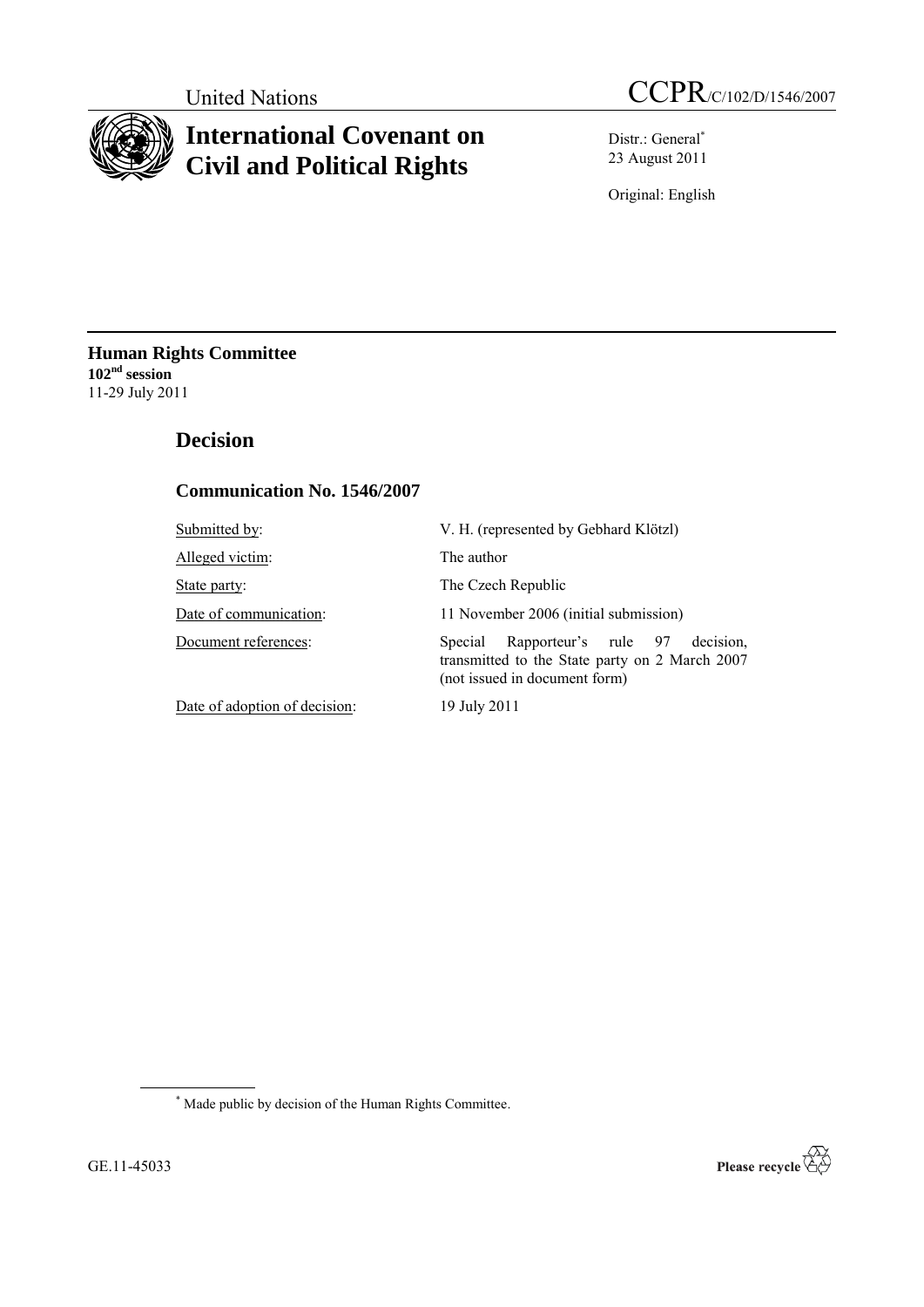| Subject matter:                    | Discrimination on the basis of citizenship,<br>political opinion and social background with<br>respect to restitution of property |
|------------------------------------|-----------------------------------------------------------------------------------------------------------------------------------|
| Procedural issue:                  | Abuse of the right to submit a communication;<br>non-exhaustion of<br>domestic<br>remedies:<br>inadmissibility ratione temporis   |
| Substantive issues:                | Equality before the law; equal protection of the<br>law                                                                           |
| Article of the Covenant:           | 26                                                                                                                                |
| Articles of the Optional Protocol: | 1; 5, paragraph 2 (b); and 3                                                                                                      |
|                                    | [Annex]                                                                                                                           |
|                                    |                                                                                                                                   |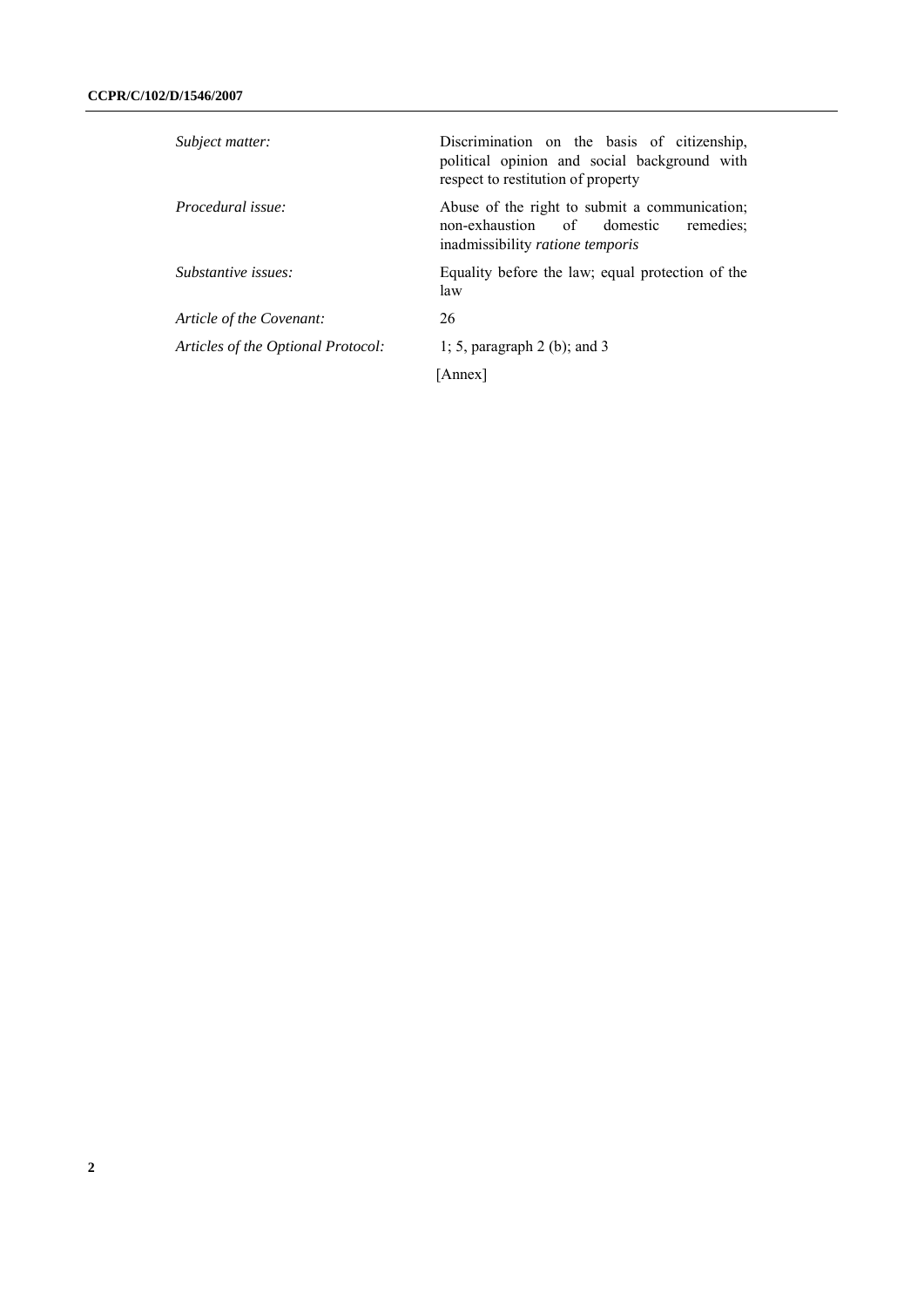# **Annex**

# **Decision of the Human Rights Committee under the Optional Protocol to the International Covenant on Civil and Political rights (102nd session)**

concerning

#### **Communication No. 1546/2007\*\***

| Submitted by:          | V. H. (represented by Gebhard Klötzl) |
|------------------------|---------------------------------------|
| Alleged victim:        | The author                            |
| State party:           | The Czech Republic                    |
| Date of communication: | 11 November 2006 (initial submission) |

The Human Rights Committee, established under article 28 of the International Covenant on Civil and Political Rights,

Meeting on 19 July 2011, Adopts the following:

### **Decision on admissibility**

1. The author of the communication, dated 11 November 2006, is V. H., Austrian (former Czech) citizen, born in 1927 in Czechoslovakia. He claims to be a victim of a violation by the Czech Republic of article 26, of the International Covenant on Civil and Political Rights<sup>1</sup>. He is represented by Mr. Gebhard Klötzl.

#### **The facts as submitted by the author**

2.1 The author's family opposed the communist regime. His mother owned, among other things, a property in Ceske Velenice, a building with several flats, a small shop and a garden. The property consists, legally speaking, of two plots registered in the cadastre, i.e. plots 1088/11 (building) and 1088/14 (garden).

2.2 In 1959, the municipality of Ceske Velenice transferred the possession of the shop, located in the building, to a South Bohemian Co-operative on a compulsory basis. The cooperative then undertook work on the building and refused to pay any rent for 17 months, because it claimed a right to deduct the investment from the rent. The author's mother was still obliged to cover maintenance costs of the building and other duties, which were higher than the rent income.

<sup>\*\*</sup> The following members of the Committee participated in the examination of the present communication: Mr. Lazhari Bouzid, Ms. Christine Chanet, Mr. Ahmad Amin Fathalla, Mr. Cornelis Flinterman, Mr. Yuji Iwasawa, Ms. Helen Keller, Mr. Rajsoomer Lallah, Ms. Iulia Antoanella Motoc, Mr. Gerald L. Neuman, Mr. Rafael Rivas Posada, Sir Nigel Rodley, Mr. Fabian Omar Salvioli, Mr. Krister Thelin and Ms. Margo Waterval.

<sup>&</sup>lt;sup>1</sup> The Optional Protocol entered into force for the State party on 22 February 1993.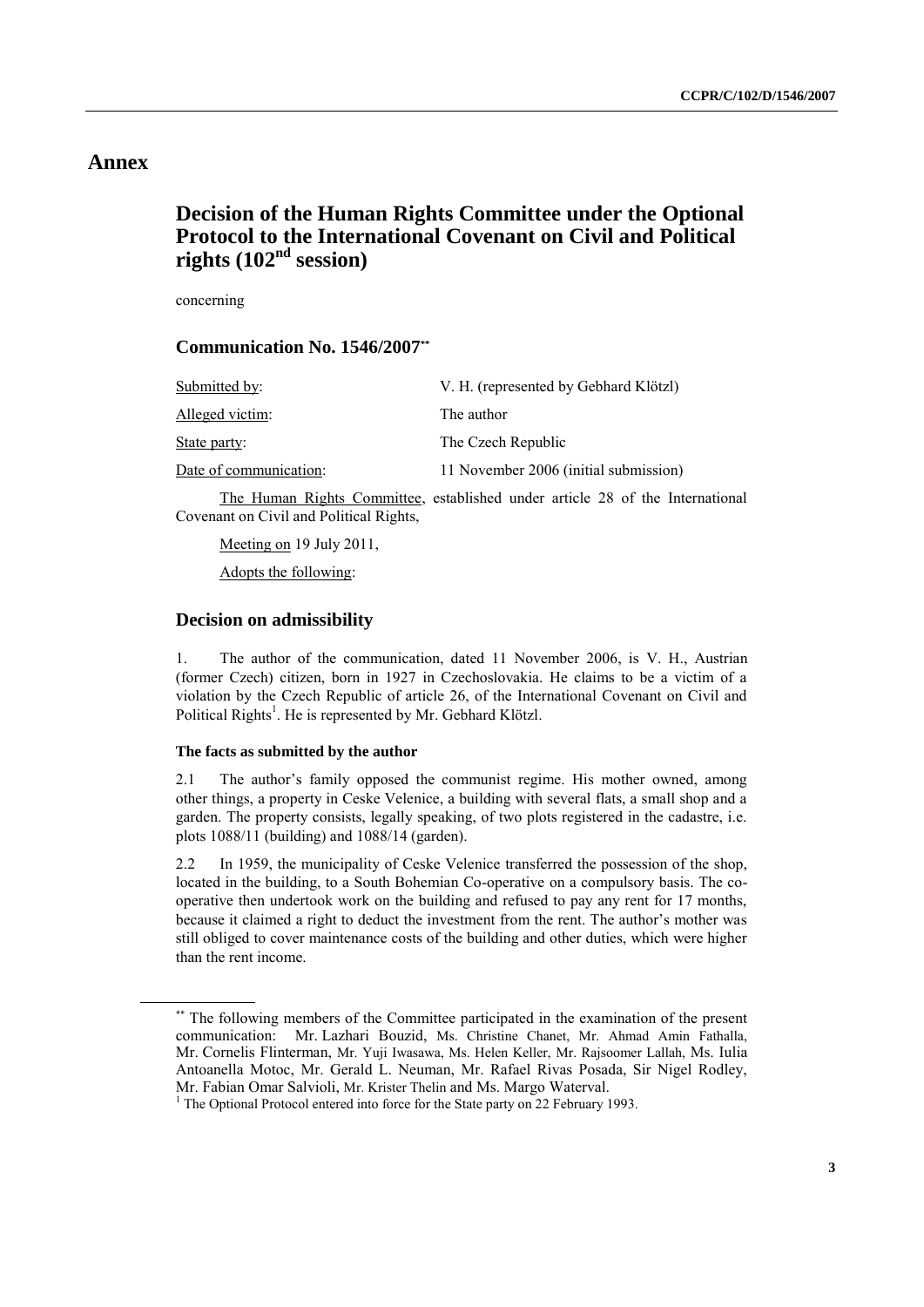2.3 Under such conditions, the author's mother gave the building to the State in 1960. A donation contract between the author's mother and the State was passed. According to the author, this was a donation passed under political and material pressure, which is characterized as "forced donation" under the Czech Restitution Laws of 1991 and 1994. The expropriated building is now owned by the municipality of Ceske Velenice.

2.4 In 1966, at the time of the Prague Spring, the author had the opportunity to study abroad, which he did. In August 1970, he ignored an individual order of the Czechoslovak Home Authority to return immediately to his country. Instead, he established himself in Austria. On 5 October 1971, he was granted Austrian citizenship. On 21 January 1972, the District Court of Plzen convicted the author *in absentia*, of absconding from the Republic. He was sentenced to an unconditional imprisonment of three years. He was rehabilitated by an order of the District Court of the City of Plzen dated 23 October 1990. The author's mother was allowed to leave the country legally and also moved to Austria. She died in Vienna on 7 September 1986. The author was declared sole heir of the property by Order of the District Court of Jindrichuv Hradec of 19 October 1998. Since then, he is the sole successor with respect to his mother's rights and has thus also inherited the claim for restitution of the property in question in Ceské Velenice.

2.5 The author started his restitution efforts in 1991. According to him, he could not complain under the special restitution law No 87/1991 (which became law No 116/1994, after the Czech Republic and the Slovak Republic separated into independent States on 1 January 1993) because he did not have the Czech nationality<sup>2</sup>. Therefore the author contested the validity of the "contract of donation" according to the general principles of civil law before civil courts.

2.6 The author's case was examined by the District Court of Jindrichuv Hradec (judgement of 30 April 1993), the Regional Court of Ceske Budejovice (judgement of 14 July 1993), and the Supreme Court in Brno (judgment of 27 June 1996). In all instances, the courts recognised the coercive character of donation, but dismissed the action because the validity of the donation had to be contested within three years, under the Czech Civil Code of 1951, and the author had missed the deadline.

2.7 The Supreme Court found, however, when analysing the contract of 1960 that the author's mother had signed a donation with respect to the building, not with respect to the garden plot. The Court thus declared that the plots continued to be the author's property. The building was finally adjudged to the municipality of Ceske Velenice. For the plots without the building, the municipality of Ceske Velenice has been paying a minimal rent to the author since the judgement of the Supreme Court of 1996.

2.8 The author lodged an application with the European Court of Human Rights in Strasbourg. This application was declared inadmissible by the European Court on 15 March 2002, for failure to observe the six months time-limit since exhaustion of domestic remedies.

<sup>&</sup>lt;sup>2</sup> Law No. 87/1991 on Extra-judicial Rehabilitation was adopted by the Czech Government, spelling out the conditions for recovery of property for persons whose property had been confiscated under the Communist rule. Under the Act, in order to claim entitlement to recover property, a person claiming restitution of the property had to be, inter alia, (a) a Czech citizen, and (b) a permanent resident in the Czech Republic. These requirements had to be fulfilled during the time period in which restitution claims could be filed, namely between 1 April and 1 October 1991. A judgment by the Czech Constitutional Court of 12 July 1994 (No. 164/1994) annulled the condition of permanent residence and established a new time-frame for the submission of restitution claims by persons who had thereby become entitled persons, running from 1 November 1994 to 1 May 1995.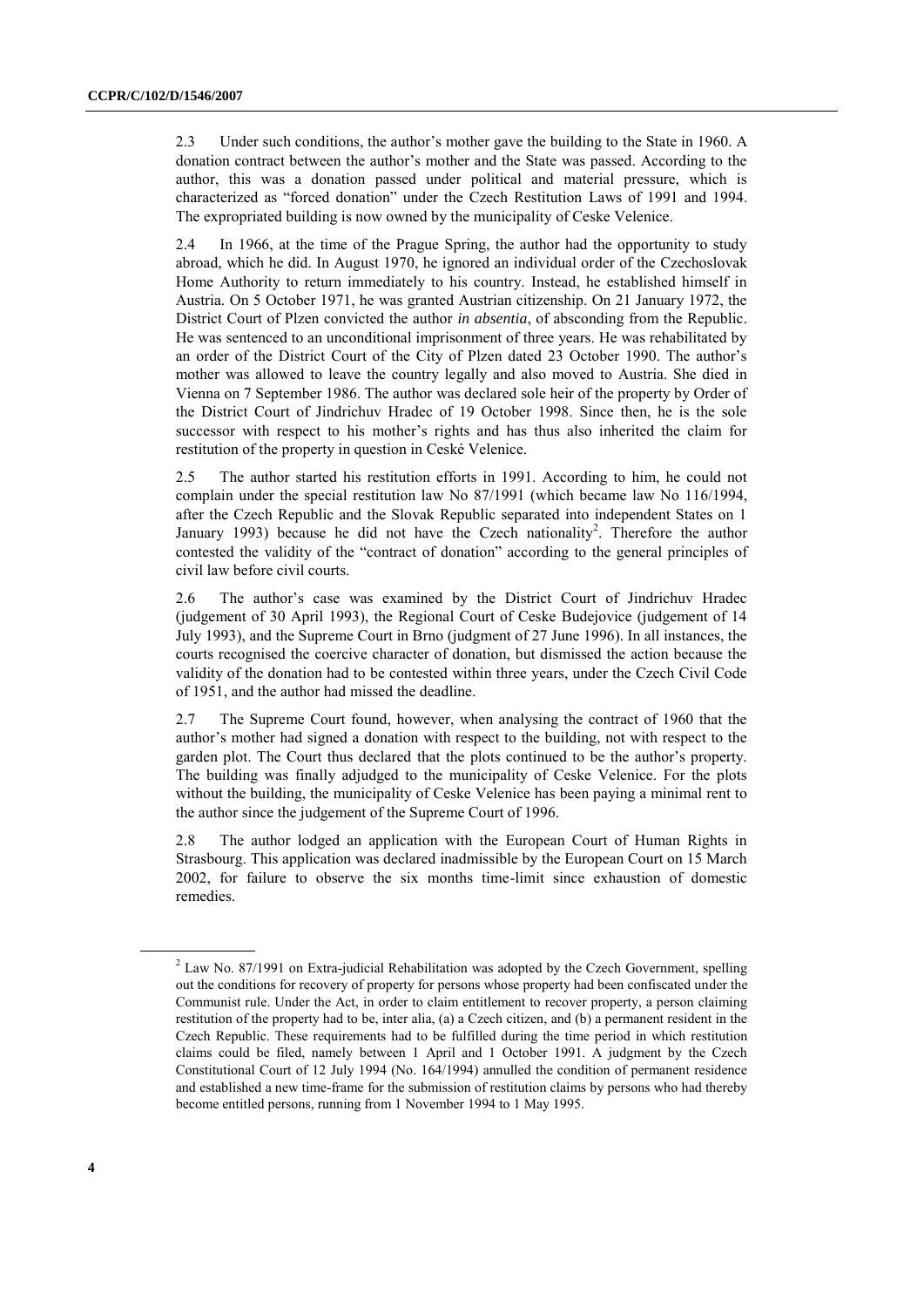### **The complaint**

3.1 The author argues that, while the Czech government today recognizes that the expropriation of the property of the author's family was discriminatory on grounds of political opinion and social origin, it has prevented the author from obtaining restitution because of narrow formal requirements. According to the author, this represents discrimination in comparison to thousands of persons to whom the Czech Government has already granted restitution in similar cases, and thus violates article 26 of the International Covenant on Civil and Political Rights.

3.2 The author states that as he was not in a position to file an application for restitution according to special restitutions laws No 87/1991 and No 116/1994, because of the lack of Czech citizenship, he was obliged to assert his claims under civil law before ordinary courts. He considers that if the decision on forced donation made in 1960 had to be challenged within three years by his mother, this period would have run in 1963. The author states that even assuming that a new three-year period had started running after his mother's death on 7 September 1986, for him as her heir, this period would have expired on 6 September 1989. The author states that it was unconceivable in the political circumstances of that time to file a complaint against the Czech Government. He argues that in such cases, the person concerned must be granted a suspension of the Statute of Limitations with respect to his claims, until the end of political pressure and until the situation allows him to raise his claim.

3.3 The author refers to the Committee's Views regarding communication No. 765/1997, in which a limitation of prosecution of Nazi injustice during communist times was asserted on the part of the Government, which the Committee considered to be in violation of the article 26 of the Covenant. He also refers to the Committee's Views regarding communications No. 747/1997 *Des Fours Walderode* of 2 November 2001, No. 757/1997 *Pezoldova* of 9 December 2002, No. 945/2000 *Marik* of 4 August 2005, and No. 1054/2002 *Kriz* of 18 November 2005.

#### **The State party's observations on admissibility and merits**

4.1 On 5 September 2007, the State party submitted its observations on the admissibility and merits. It states that the author is an Austrian citizen since 1971 but notes that contrary to his claim, the author is also a citizen of the Czech Republic. He has never lost his Czech (earlier also Czechoslovak) citizenship.

4.2 The State party submit that while in 1972 the Plzen District Court sentenced the author for illegally emigrating from the Republic of Czechoslovakia (he was rehabilitated under a legislation passed in 1990), he has never been deprived of his citizenship. Under the legislation then in place, his acquiring of the Austrian citizenship in 1971 did not imply a simultaneous loss of his Czech citizenship. Nor has the author ever applied for release from the bond of national citizenship. The State party further notes that on 1 February 2007, the author applied, through the Embassy of the Czech Republic in Vienna for the issuance of a certificate of Czech citizenship. Since he has never lost his citizenship, the Plzen 3 Municipal District Authority, which was competent in this case, issued him with the relevant certificate on 9 February 2007.

4.3 With regard to court proceedings, the State party notes that on 29 March 1991, the author commenced proceedings before the Jindrichuv Hradec District Court against the state-owned enterprise Okresni bytovy podinik (District Housing Entreprise), seeking the vacation and restitution of this property. The author claimed that the donation contract between his mother and the State had been passed under duress and under conspicuously disadvantageous conditions on 7 November 1960. On 25 February 1992, the author sent a motion to the District Court requesting a change of plea. Instead of requesting the vacation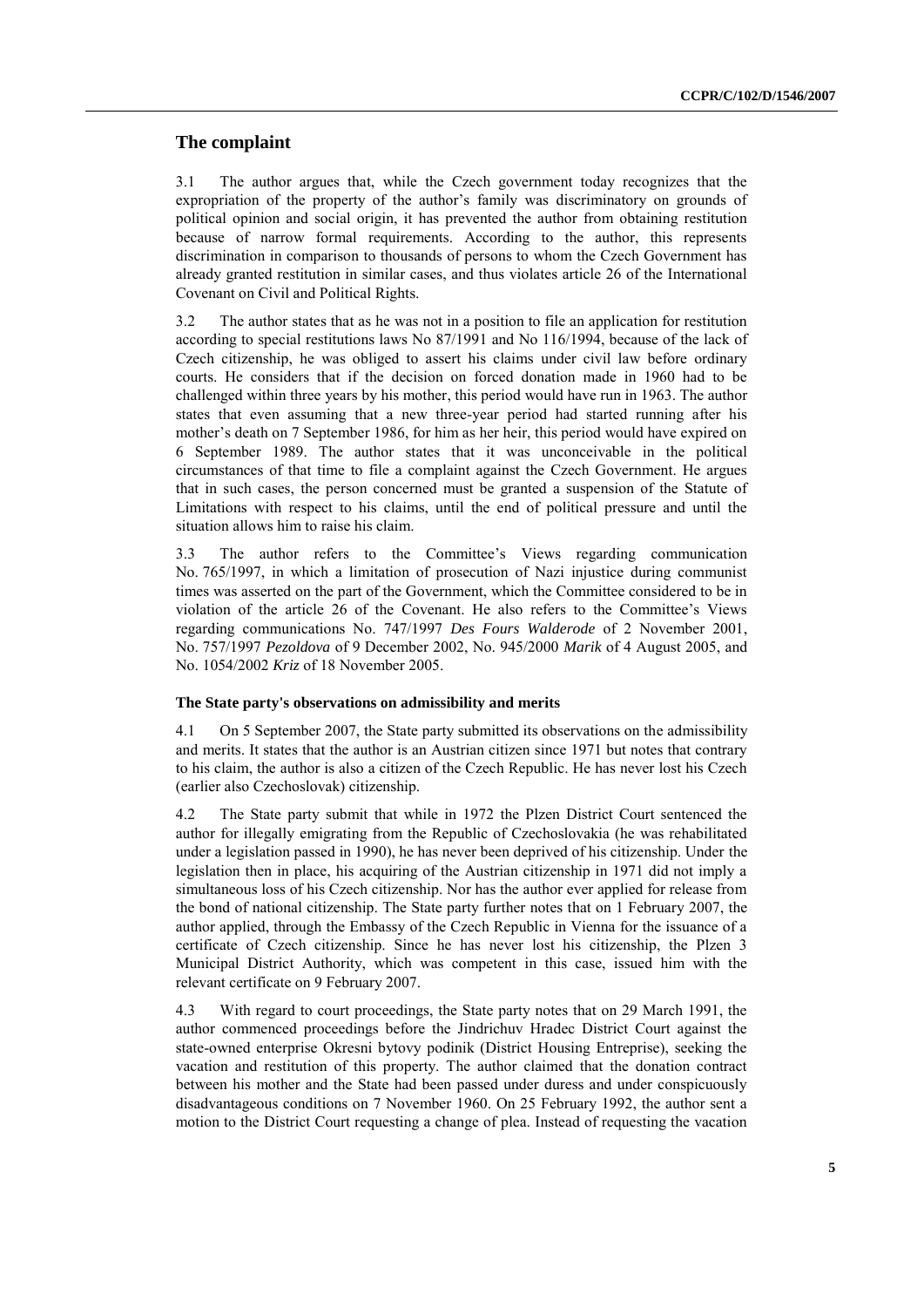and restitution of the property, the author demanded a declaration from the Court that his mother had been the sole owner of the property until she died. In its judgment of 30 April 1993, the District Court decided that as of the date of her death, the author's mother had been the owner of both parcels of the property, since these parcels had not become State's property. However, the house itself was the property of the State as it had been donated by the author's mother on 7 November 1960. The District Court rejected the plea of nullity of the donation contract on the ground that the Civil Code in force at the time of the contract provided for a relative nullity of contracts passed under duress<sup>3</sup>. Relative nullities can be invoked within a period of three years. This statute of limitation having expired, the District Court rejected the author's claim.

4.4 The author appealed the District Court's decision to the Ceske Budejovice Regional Court, which upheld the District Court's decision on 14 July 1993, coming to the same conclusion than the District Court as to the relative nullity of acts passed under duress. The author appealed the Regional Court's decision on a point of law to the Supreme Court which rejected the appeal on 27 June 1996. In addition to the arguments set forth by the lower courts, the Supreme Court argued that an heir may invoke the nullity of an act, but only within the limitation period to which he/she has subrogated as the deceased's successor and only provided that the limitation period has not yet expired. The State party deduces that where nullity of a legal act is pleaded after the expiry of the limitation period, the legal act suffers from a defect, but is nevertheless regarded as a valid legal act.

4.5 As for the author's claim under article 26, the State party interprets it as a claim based on the assumption that the "expropriation" suffered by the author's family amounted to discrimination on the grounds of political and social origin. The State party further notes that the author also sees a violation of article 26 in what he claims was his inability to proceed under the applicable restitution law, Act No. 87/1991 on Extrajudicial Rehabilitations, because he purportedly failed to meet the statutory requirements of citizenship and permanent residence. As discriminatory, the author would see the fact that the national courts of first and second instances concluded that the limitation period had started running from the day of the acceptance of the deed of donation by the State and ended upon completion of the general three-year limitation period. The author invoked the impossibility for his mother to act within these three years and further considered that even if the three-year period had started after his mother's death in 1986, he could not have acted within the time line due to the risk upon return in Czechoslovakia of being imprisoned for illegal emigration from the Republic. The author therefore contends that in order to restore justice, the limitation period should be suspended until political changes occur, thus enabling the author to successfully invoke the nullity of the legal act.

4.6 The State party rejects the author's claim and considers it inadmissible for failure to exhaust all domestic remedies, *ratione temporis* and on the grounds of abuse of the right of submission. In the event that the Committee found the communication admissible, the State party invokes the non-violation of article 26 of the Covenant.

4.7 The State party considers that the author has failed to exhaust domestic remedies as he did not file a constitutional complaint against the decisions rendered by the ordinary courts, laying his argumentation as to where in the respective court proceedings he saw a violation of constitutional laws and international treaties, including article 26 of the Covenant. Moreover, since the author never lost his Czech nationality, he could have sought the restitution of his property under the provisions of Act No. 87/1991 on Extrajudicial Rehabilitations, after the abolition of the permanent residence requirement (after the Constitutional Court's judgment was published in the Official Gazette under

<sup>&</sup>lt;sup>3</sup> Section 37 of Act. 141/1950 (integrated in the Civil Code in force at the time of facts).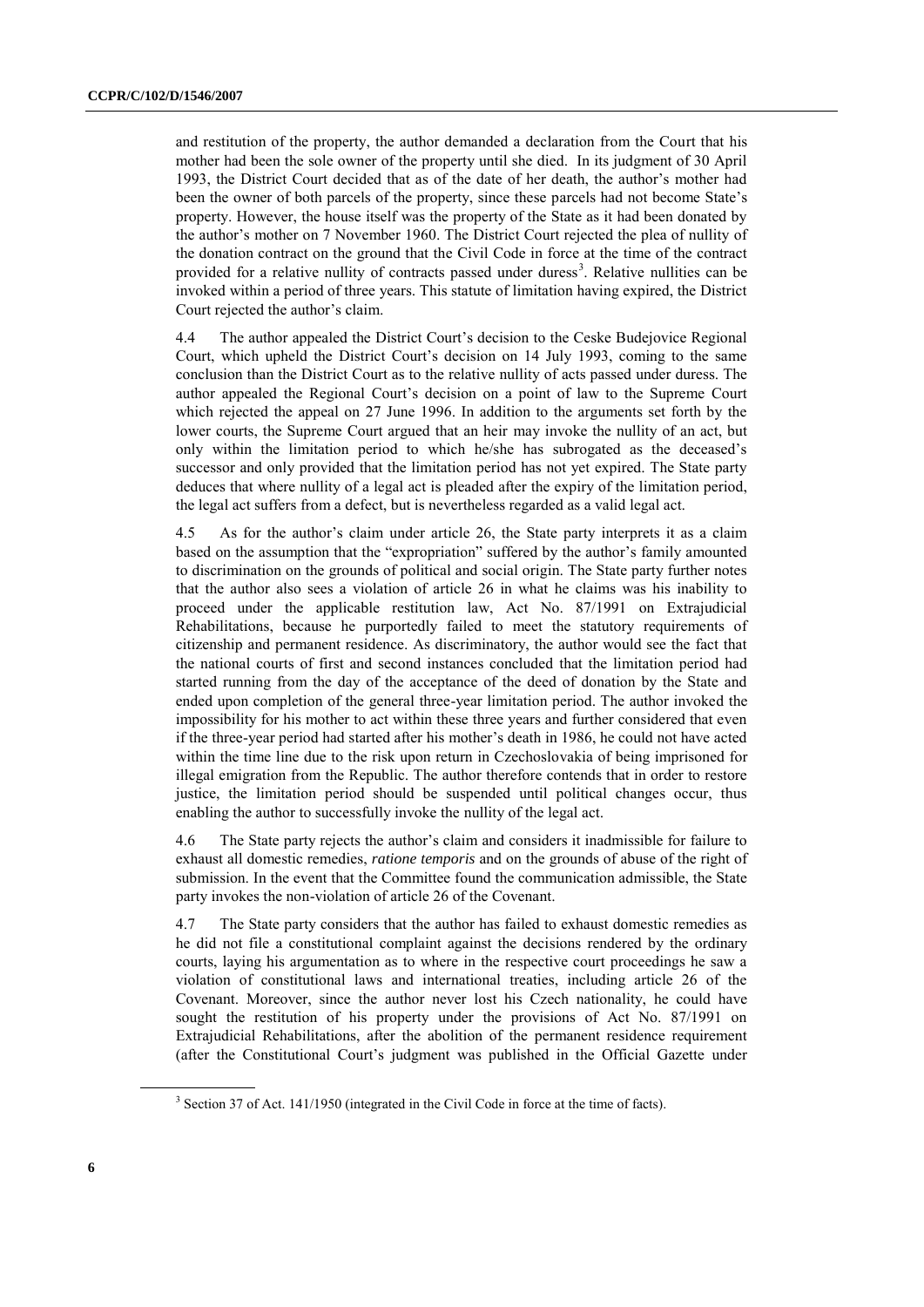No. 164/1991). The State party notes that the author did not use this remedy. The State party notes the author's contention that ordinary courts failed to interpret the rule of statute of limitation in the light of the external circumstances such as the political situation which did not enable him to return to Czechoslovakia to invoke the nullity of the donation contract. It remarks however that such point of contention was never invoked before ordinary courts. The State party therefore considers that the author has failed to exhaust domestic remedies.

4.8 The State party further notes that the deed of donation was executed in 1961 and at a time when the Covenant did not yet exist and when Czechoslovakia could not be a party of it. The communication should therefore be declared inadmissible *ratione temporis*.

4.9 The State party also submits that the communication should be found inadmissible for abuse of the right of submission under article 3, of the Optional Protocol. The State party recalls the Committee's jurisprudence according to which the Optional Protocol does not set forth any fixed time limits and that a mere delay in submitting a communication in itself does not constitute an abuse of the right of its submission. However, it recalls the Committee's jurisprudence which, when such time lapse occurs, requires a reasonable and objectively understandable explanation<sup>4</sup>. The State party recalls that the author submitted his communication on 11 November 2006, more than 10 years after the last decision of the domestic court dated 27 June 1996 and four years from the European Court of Human Rights' decision of 15 March 2002. The State party argues that the author has not presented any reasonable justification for this delay and therefore the communication should be declared inadmissible under article 3 of the Optional Protocol.

4.10 On the merits, the State party recalls the Committee's jurisprudence on article 26, which asserts that a differentiation based on reasonable and objective criteria does not amount to prohibited discrimination within the meaning of article 26, of the Covenant<sup>5</sup>. The State party considers that article 26 does not suggest any obligation for the State party to make right the injustices that occurred in the period of the previous regime, moreover at a time when the Covenant did not exist, by suspending the running of limitation periods for the exercise of the right to invoke nullity of civil-law acts made under duress caused by political circumstances, or otherwise. According to the State party, there has been no discriminatory treatment of the author within the meaning of this provision. It contends that it was at the sole discretion of the legislator to decide on its approach to reparation of the injustices committed by the previous regime and that not all injustices could ever be repaired.

4.11 The State party contends that it is unaware of any claimant who benefited from a suspension of the statute of limitation on the ground of a change of regime. In the domain of civil law, a legal regulation based on the suspension of the running of the limitation period for invoking nullity of civil-laws acts executed under duress due to political circumstances would seriously unsettle, and for a long time, the legal certainty and stability of civil-law relationships that may have lasted for decades. It was also in the light of these considerations that the legislator adopted a special solution in the form of property restitution legislation. This legislation provided for a prescribed and quite strictly timelimited procedure for reacquiring the ownership of property that had passed to the State under circumstances specified in the legislation.

<sup>4</sup> See communication No. 787/1997, *Gobin* v*. Mauritius*, Inadmissibility decision of 16 July 2001, para. 6.3 5 See for example communication No. 182/1984, *Zwaan de Vries* v. *the Netherlands*, Views adopted

on 9 April 1987, para. 12.1 to 13.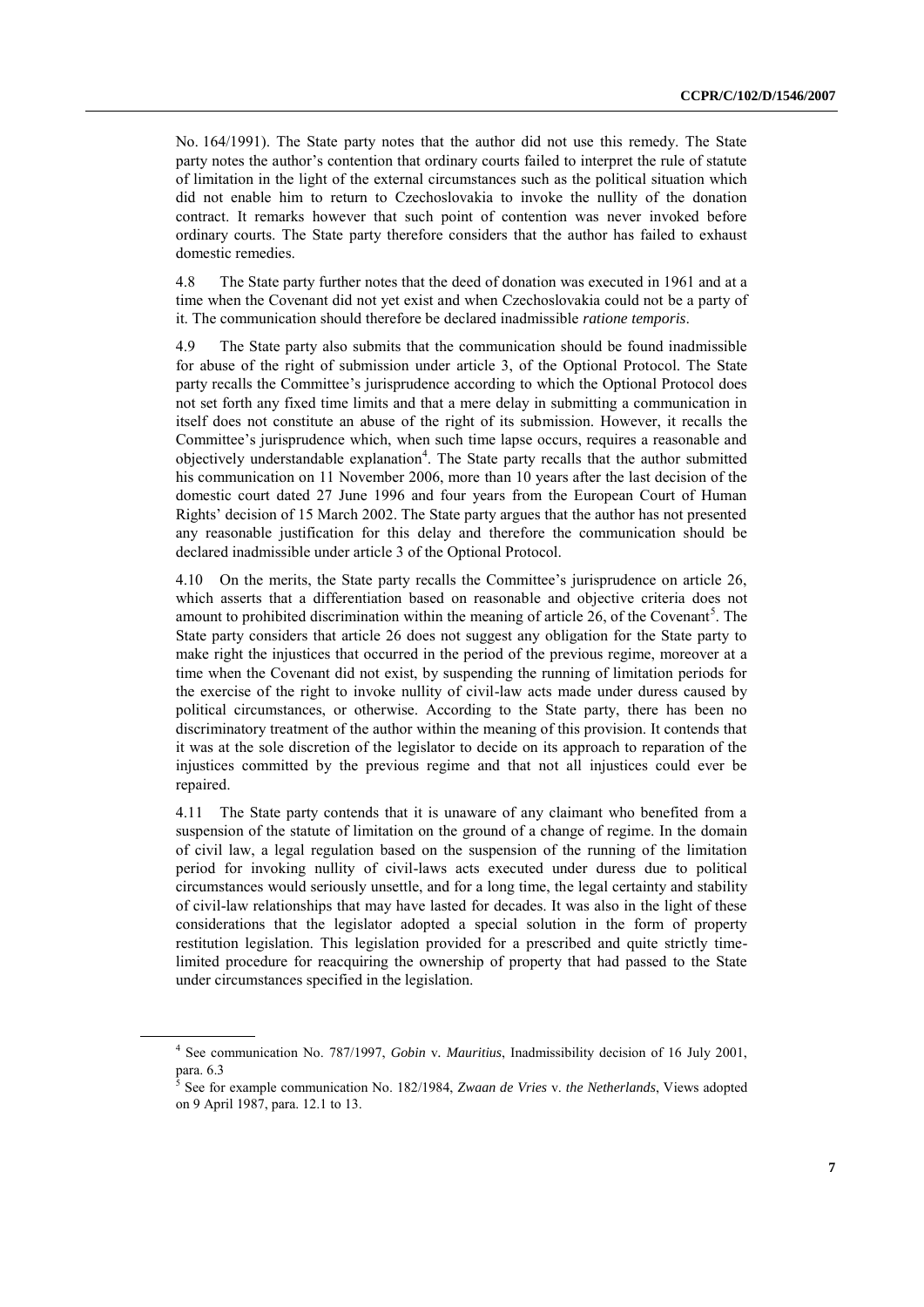4.12 The State party notes that after the Constitutional Court's judgement No. 164/1994 (effective from 1 November 1994), the author satisfied the preconditions for being granted the status of entitled person under Act No. 87/1991 on Extrajudicial Rehabilitations. The author failed to seek restitution of his mother's property within the new six-month timelimit running from 1 November 1994. The State party adds that since the author is Czech, the jurisprudence of the Committee considering the requirement of citizenship for the purpose of property restitution to be discriminatory within the meaning of article 26 is not applicable to this case.

#### **The author's comments**

5.1 On 12 January 2008, the author submitted that for several decades, he was not aware that, although he had been convicted by the Plzen District Court for absconding from the Republic and although he had obtained the Austrian citizenship, he had not lost the Czechoslovak (then Czech citizenship).

5.2 The author based his assumption that he had lost his Czechoslovak citizenship on his knowledge of international law, which in his view states that each individual should have only one nationality. As he was already Austrian at that time, he had reasons to believe, that he had lost his nationality of origin. Until 1989, it was impossible for him to establish contact with the Government of the then Czechoslovak Socialist Republic (CSSR), with respect to the issue of his citizenship, for fear of arrest and imprisonment. The author still thought he had lost his citizenship at the time of initial submission to the Committee. Around that time, he decided to inquire about his nationality to the Consular Section of the Embassy of the Czech Republic in Vienna. There, he was advised to initiate citizenship determination proceedings before the Plzen 3 Municipal authority (last place of residence). The author initiated such proceedings and obtained a certificate of citizenship dated 9 February 2007 indicating that his citizenship had continued to exist without interruption. The author argues that he himself sent this information to the Committee on 17 July 2007 with the official documents attached. He therefore rejects the State party's assumption that he would have omitted to mention this fact in his submission. The author considers he is not liable for not having inquired earlier on his status based on the circumstances of past years.

5.3 The author considers he has been the victim of discrimination based on his social status and political opinions. He considers that he is discriminated against only because he lived in exile and had no adequate possibilities there to obtain proper legal advice on the options he had. The State party never informed Czech emigrants in exile, through their diplomatic mission, about the possibility of restitution of property. The author adds that he was always treated as if he was a foreigner without Czech citizenship because the Czech authorities and courts were no longer aware of his continuing citizenship. Thus, the author considers the State party's contention that he could have resorted to the new restitution Law of 1994, to be baseless.

5.4 The author further argues that the implementation of the Czech Restitution Law No. 87/1991 continues to be politically and socially biased, since restitutions were granted in a disproportionate manner to individuals from socially privileged backgrounds, thus violating article 26 of the Covenant. The author also refers to two resolutions from the United States' Congress calling *inter alia* on the Czech Republic to remove restrictions based on nationality for restitution of properties expropriated by Communist and Nazi regimes.

5.5 With regard to the State party's contention on exhaustion of domestic remedies, the author replies that after consulting with a lawyer on this issue, he was advised that his claim had no prospect of success before the Constitutional Court.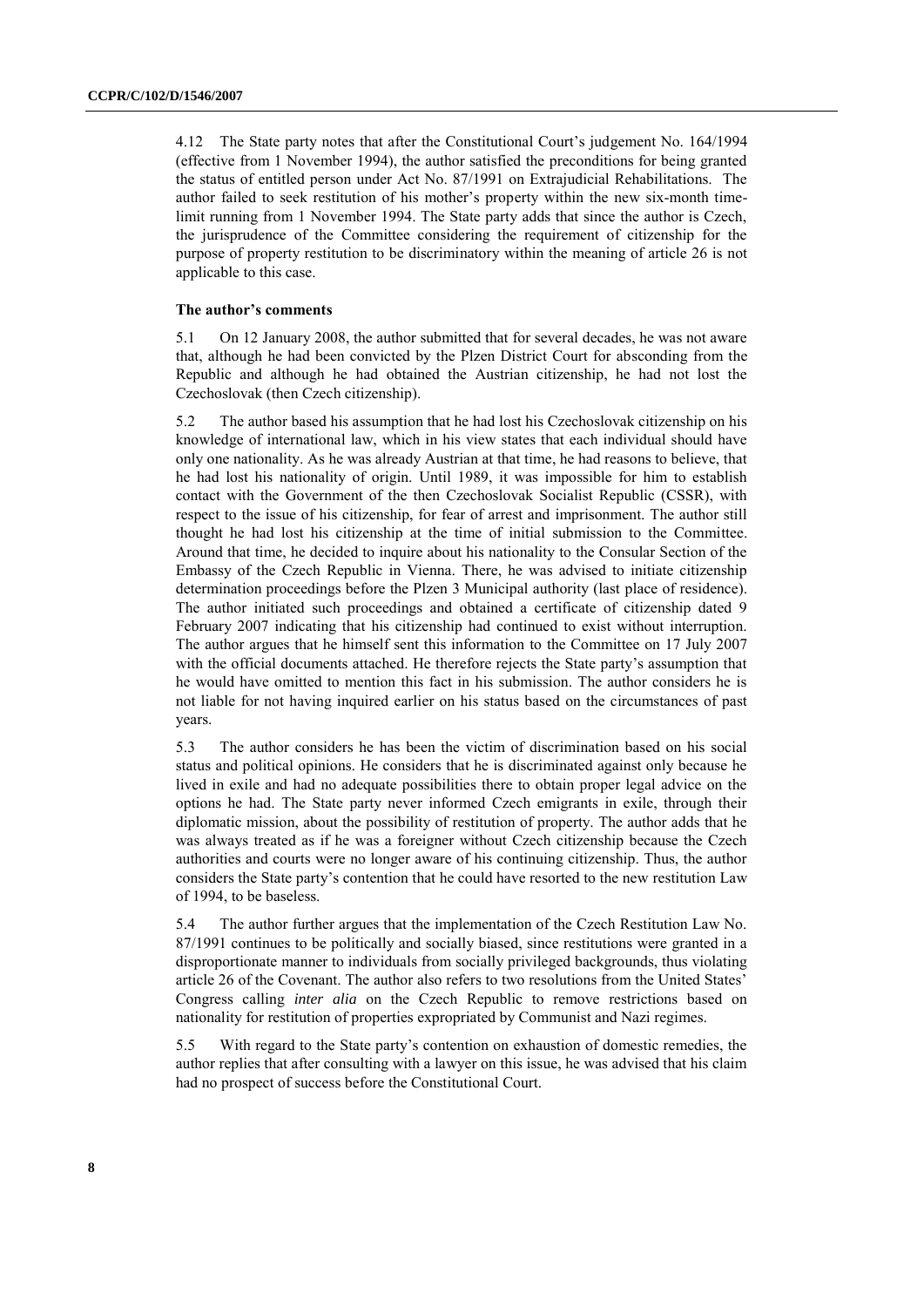5.6 As for the State party's arguments on the impossibility to suspend the limitation period until political changes occur in a country, the author refers back to his arguments of his initial submission of 11 November 1996 and insists on the importance of restoring justice in this regard.

#### **State party's further observations on admissibility and merits**

6.1 On 13 October 2008, the State party responds to the allegations further brought by the author in his comments. With regard to the author's presumption of having lost the Czechoslovak citizenship, and while admitting that the author could have reasonable fears of being arrested on the Czechoslovak territory before 1989, the State party points out that the author could have taken measures to inquire about his citizenship without taking any risks. Indeed, according to the Act of the Czech National Council No. 39/1969, a Czechoslovak citizen who acquired a foreign citizenship on his own request did not automatically lose his original citizenship. Since the author did not ask for the release from his citizenship bond and since the decision of the Ministry of Interior following his absconding from the Republic did not deprive him of his Czech citizenship, there was no reason to assume that he had lost the Czechoslovak nationality. The only measure the author needed to take was to inquire about the above regulation. Even if it could be admitted that potential obstacles prevented the author from seeking such information before 1989, those obstacles did not exist anymore after the change of political regime in that year. The State party thus considers that it cannot be reproached for consequences stemming from the author's failure to take the necessary steps in due time.

6.2 The State party rejects the author's affirmation that the determination of his citizenship was cumbersome. Indeed, the Plzen 3 municipal authorities was able to determine that the author was indeed Czech only by verifying that he had acquired his nationality at birth and that he had not lost it under the Act of the Czech National Council No. 39/1969. When drafting its initial observations to the Committee, the State party also performed a routine check operation to determine whether the author was indeed Czech, especially since this information was not contained in the author's submission. When seeking for this piece of information from the Ministry of Interior, the State party was informed of the author's own request for information on his citizenship status through the Czech Embassy in Vienna in February 2007 and of the provision of a citizenship certificate to the author the same month. The State party notes that the letter dated 16 July 2007 by which the author informed the Committee about the result of his citizenship determination request never reached the State party. As to the author's reference to international law's general preference for the existence of a single citizenship, the State party recalls that issues of acquisition and loss of citizenship are principally in the domain of national legal systems, which very often allow for dual or multiple citizenships.

6.3 The State party further rejects the author's claim that he was discriminated against for having lived outside the country without adequate possibilities to know his legal options related to property restitution. The State party contends that it is under no international obligation to inform potential beneficiaries of restitutions. In any event, the adoption of restitution laws was a subject of wide political debate which was extensively covered by the media. The author could also at any time consult the Czech Embassy in Vienna on potential developments. The State party remarks that the author was well aware of the existence of the Act on Extrajudicial Rehabilitations since 1991 as he himself mentioned in his initial submission (see par. 2.5 above). From 1994, all Czech citizens, irrespective of whether they live in the Czech Republic or abroad, were able to claim their rights under the Act on Extrajudicial Rehabilitations. If a person was unsure about his or her Czech citizenship, he or she could turn to the competent authorities of the country to have the issue of the Czech citizenship determined.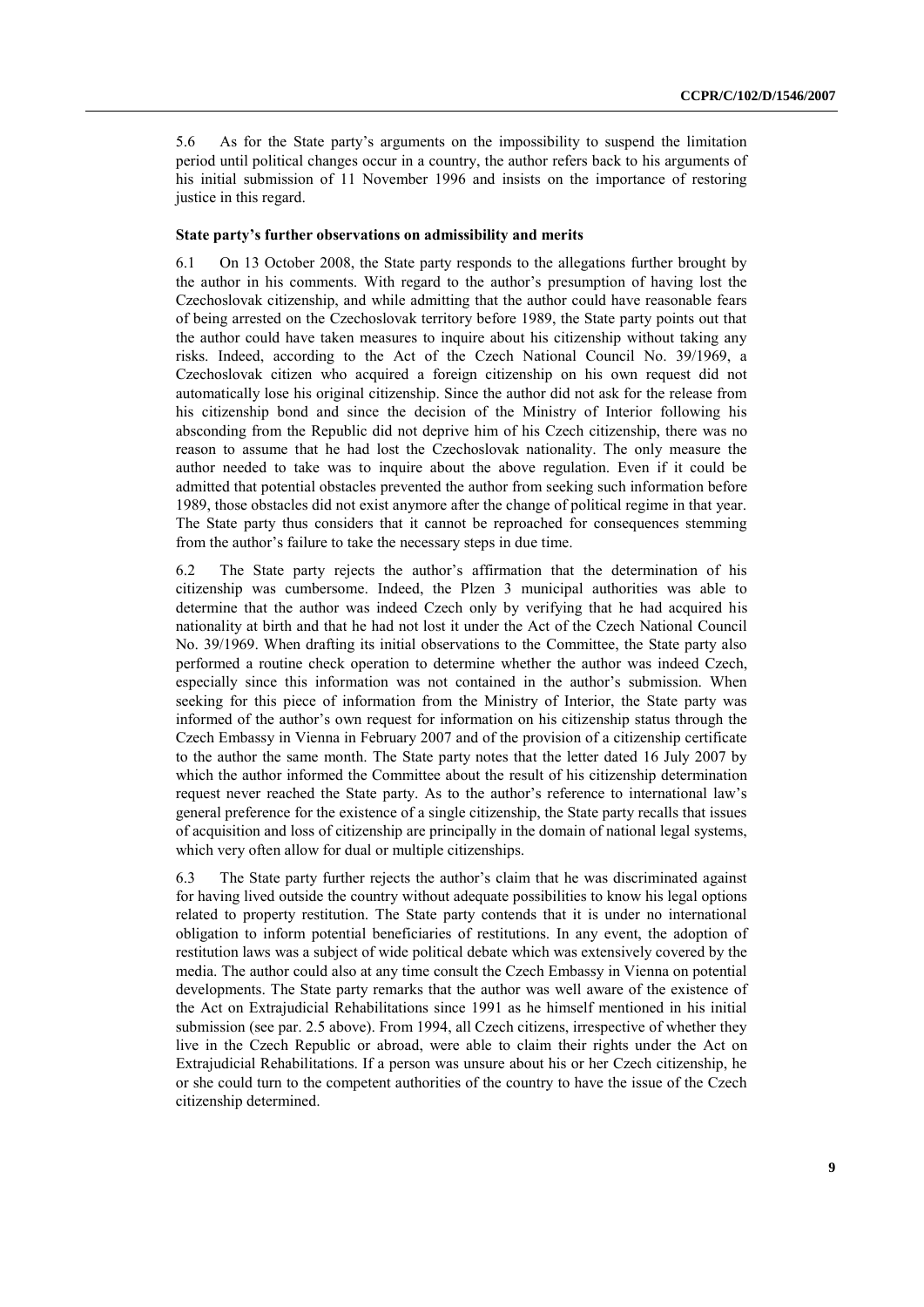6.4 With regard to the author's claim that he was considered to be a foreigner by the judicial authorities, the State party contends that the author presented himself as a foreigner and that no authority was obliged to challenge it since the Czech citizenship is not a requirement to seek justice before national courts. The State party emphasizes that the author's nationality was particularly irrelevant to the case he brought to the national courts. The State party also rejects the author's claim with respect to the differential treatment existing between claimants from the Aristocracy and other individuals. The State party notes that the author has given no example or else supporting such claim. The State party also rejects the author's mention of US Congress resolution as these documents do not form part of international law and rather constitute political proclamations. The State party concludes that the author's claim that he was discriminated against have not been substantiated.

6.5 As to the exhaustion of domestic remedies and the author's contention that recourse to the Constitutional Court would have offered no prospect of success, the State party replies that its observations on the author's failure to exhaust domestic remedies were based on three arguments, the author's failure to file a constitutional complaint being only one of them. The State party notes that the Constitutional Court's jurisdiction is not limited to Czech citizens. There were therefore no obstacles for the author to submit a claim to the Constitutional Court for a violation of article 26 of the Covenant, even if the author thought that he was no longer a Czech citizen. The State party finally insists on the fact that the author has not raised his claims related to article 26 before any of the national courts. The author's claim should therefore be considered inadmissible for non exhaustion of domestic remedies.

#### **Issues and proceedings before the Committee**

#### *Consideration of admissibility*

7.1 Before considering any claim contained in a communication, the Human Rights Committee must, in accordance with rule 93 of its Rules of Procedure, decide whether or not the communication is admissible under the Optional Protocol to the Covenant.

7.2 The Committee has ascertained that the same matter is not being examined under another procedure of international investigation or settlement for purposes of article 5, paragraph 2 (a), of the Optional Protocol.

7.3 The Committee notes the State party's contention that the author did not exhaust domestic remedies pursuant to article 5, paragraph 2 (b) of the Optional Protocol, as he never raised the issue of discrimination based on political opinion and social background or any other status as provided by article 26 before national authorities; and that he also failed to seek restitution of his property under Act 87/1991 after the entry into force of the Constitutional Court's judgement No. 164/1994.

7.4 The Committee notes that the author has only commented on the State party's contention related to his failure to bring a constitutional claim against the ordinary courts, which he considered futile. The Committee notes that the author has not commented on the other aspects raised by the State party in relation to exhaustion of domestic remedies.

7.5 The Committee observes that the author has never raised in any domestic proceedings the issue of discrimination against him in relation to the restitution of his mother's property<sup>6</sup>. The Committee therefore concludes that the communication is

<sup>6</sup> See communication No. 1575/2007, *Herman Aster* v. *the Czech Republic*, Inadmissibility decision adopted on 27 March 2009, para. 6.2.